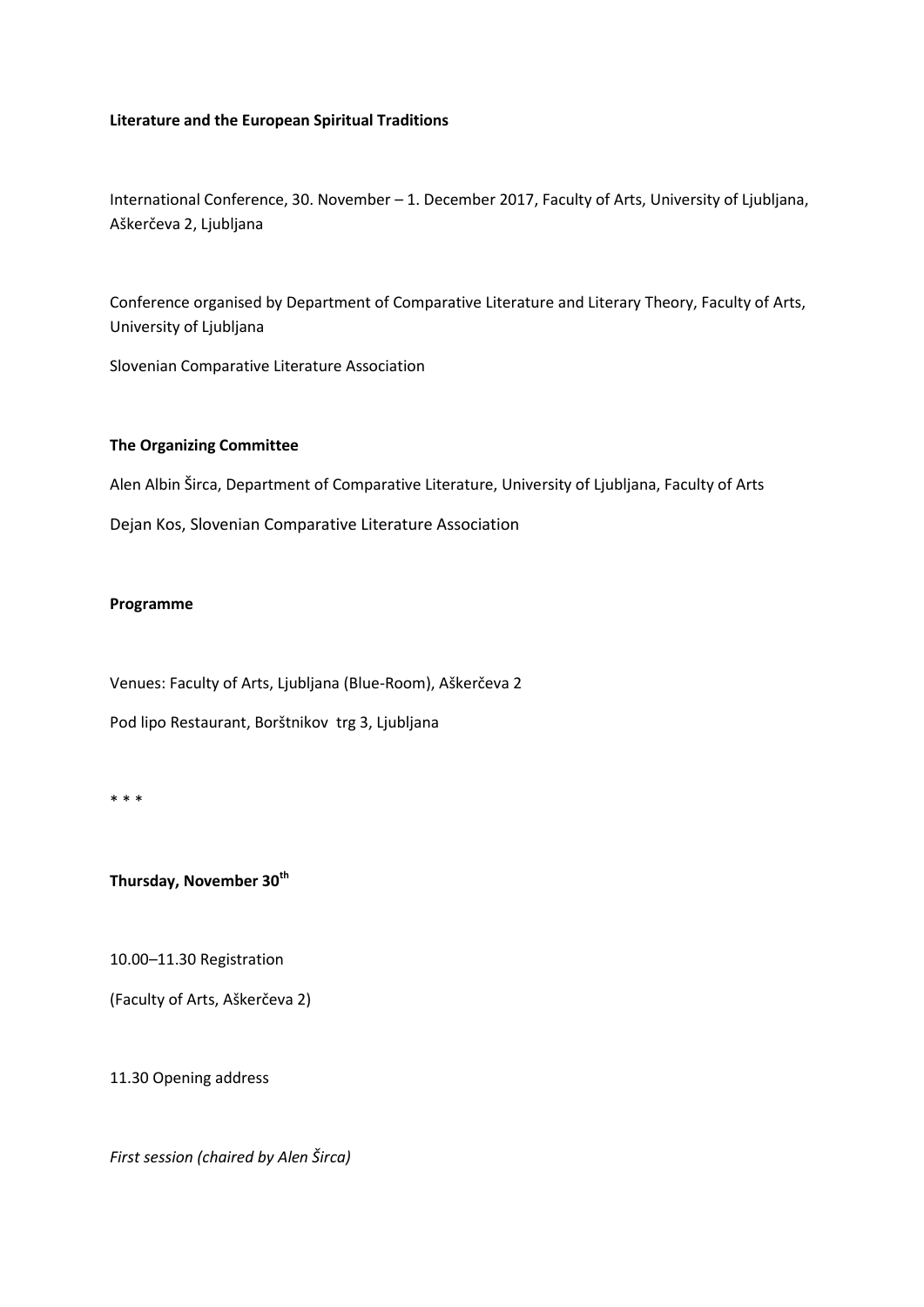12.00–13.00 Ioannis Kalogerakos (National and Kapodistrian University of Athens, Greece) "Contemplation in Aristotle and in early Greek philosophical literature" (keynote address)

13.30–14.00 Blaž Zabel, (University of Durham, United Kingdom)

"I step up to the altar and read from sacred Homer": reading practices of Homer and nature mysticism in Goethezeit"

14.00–14.30 Matic Kocijančič (University of Ljubljana, Slovenia):

"St. Antigone: secular conceptions of Sacred in philosophical tematizations of Sofocles' tragedy"

15.00–16.30 Lunch in Pod lipo, Borštnikov trg 3

*Second session (chaired by Matic Kocijančič)*

17.00–17.30 Jan Ciglenečki/Borut Škodlar (University of Ljubljana, Slovenia)

"John Climacus' »Ladder of Divine Ascent«: Kenotic literature and the Quest(ion) of the Self"

17.30–18.00 Nena Bobovnik (University of Ljubljana, Slovenia)

"Nikolaus Kempf and Dionysian tradition"

20.00 Dinner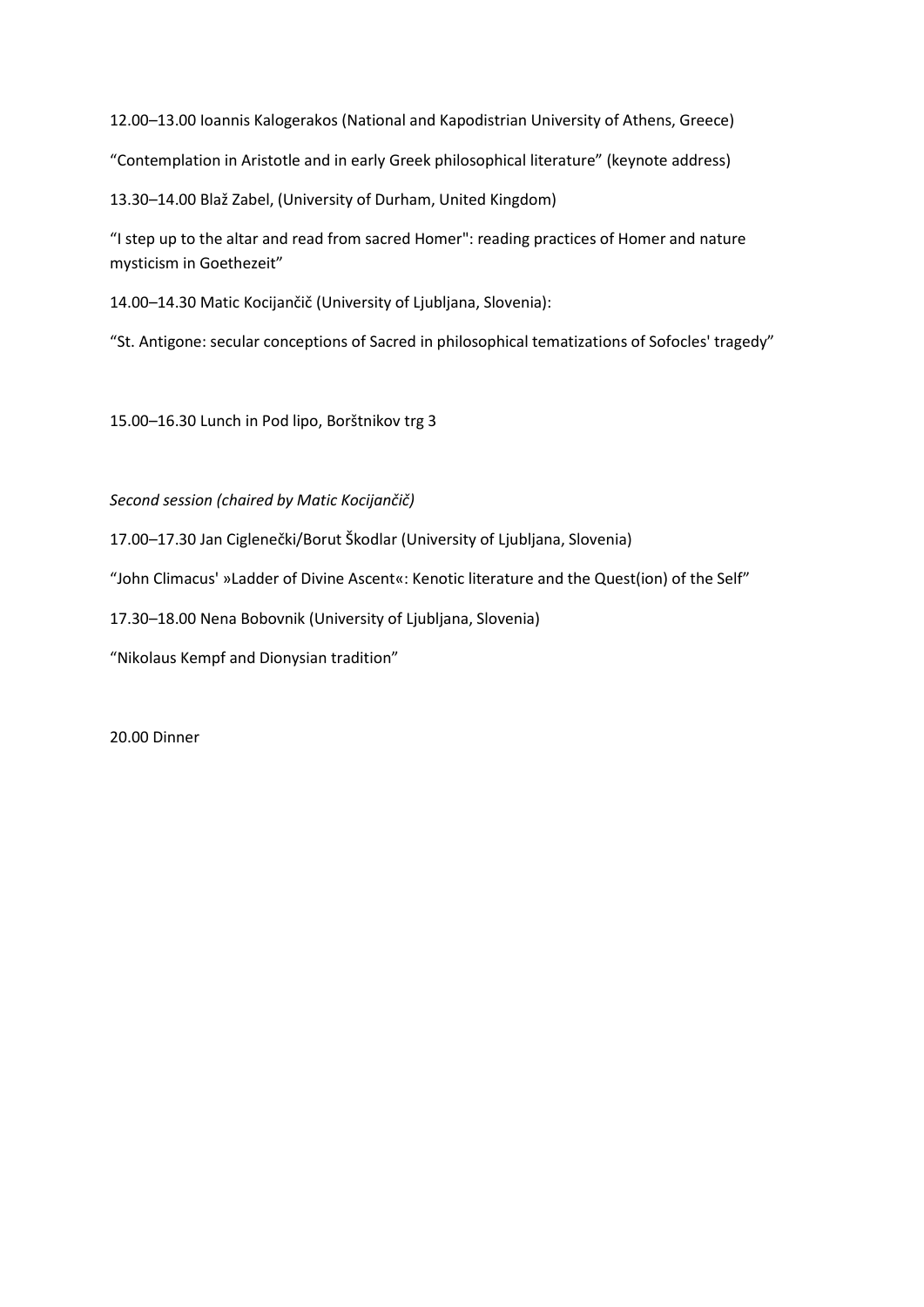## **Friday, December 1th**

*Third session (chaired by Jan Ciglenečki)* 11.00–11.30 Raid al-Daghistani (University of Münster, Germany) "Impact of Islamic mysticism on German romanticism" 11.30–12.00 Vid Snoj (University of Ljubljana, Slovenia) "»Rose of Nothingness«: Kabbalah in »Psalm« of Paul Celan"

12.00–12.30 Coffee break

*Fourth session (chaired by Vid Snoj)*

12.30–13.00 Neža Zajc (SAZU, Slovenia) "St Maxim the Greek and his Opus of Prayers" 13.00–13.30 Alen Širca (University of Ljubljana, Slovenia) "Barock mystical poetry" 13.30–14.00 Janko Lozar ((University of Ljubljana, Slovenia)

"Gombrowicz and the transcendence of the interhuman"

14.00–15.30 Lunch in Pod lipo, Borštnikov trg 3

*Fifth session (chaired by Janko Lozar)*

15.30–16.00 Željko Uvanovič (University of Osijek, Croatia)

"Catholic literary revival in England and G. K. Chesterton's prose works in comparison with Roman Catholicism of Hugo von Hofmannsthal's dramas – and the danger of anti-Semitism"

16.00–16.30 Milosav Gudović (University of Beograd, Serbia)

"Two princes, two cities: the motif of kenosis in the works of Hölderlin and Dostoyevsky"

16.30–17.00 Coffee break